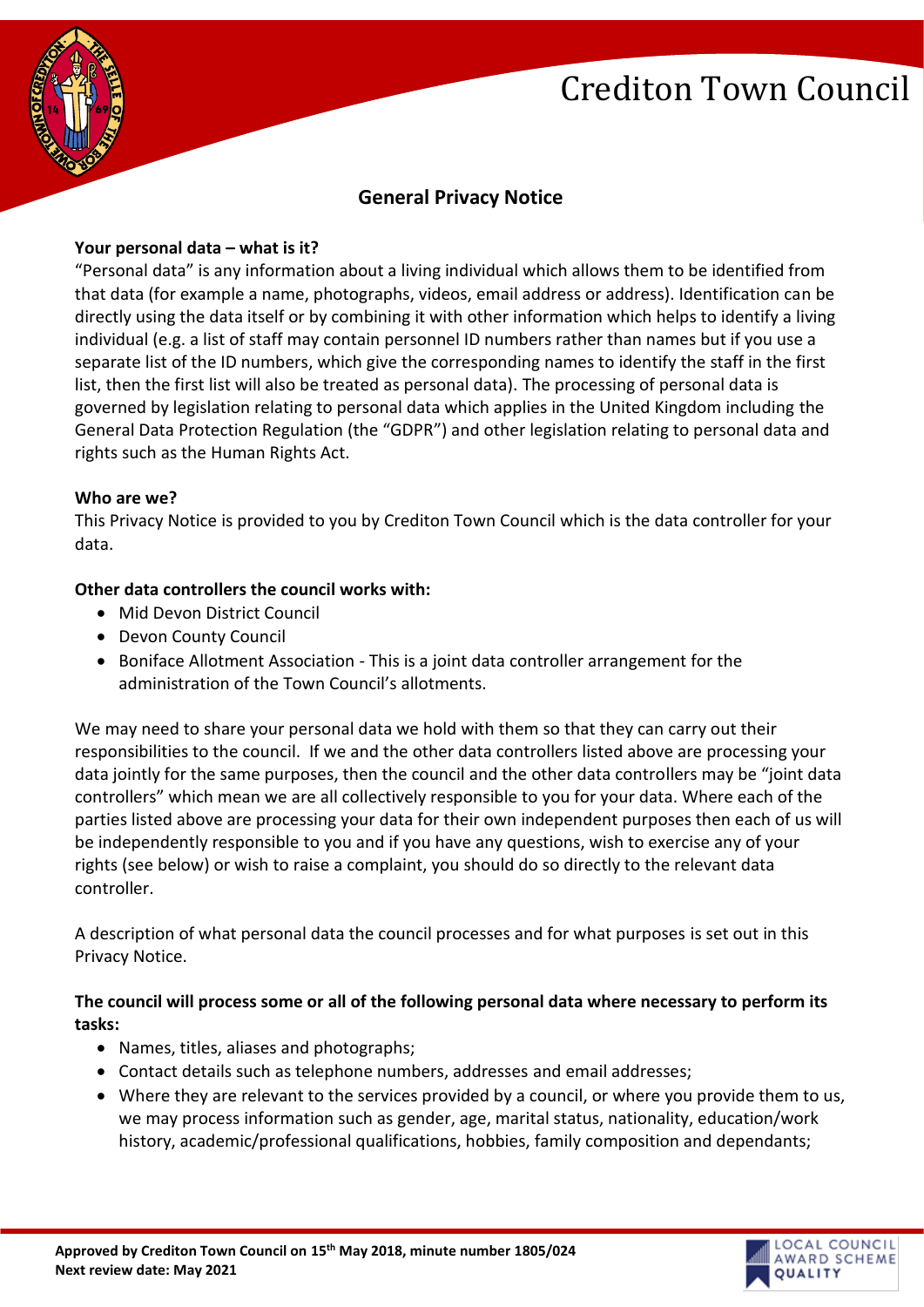

- Where you pay for activities such as use of a council hall, financial identifiers such as bank account numbers, payment card numbers, payment/transaction identifiers, policy numbers, and claim numbers;
- The personal data we process may include sensitive or other special categories of personal data such as criminal convictions, racial or ethnic origin, mental and physical health, details of injuries, medication/treatment received, political beliefs, trade union affiliation, genetic data, biometric data, data concerning sexual life or sexual orientation.

#### **How we use sensitive personal data**

- We may process sensitive personal data including, as appropriate:
	- information about your physical or mental health or condition in order to monitor sick leave and take decisions on your fitness for work;
	- your racial or ethnic origin or religious or similar information in order to monitor compliance with equal opportunities legislation;
	- in order to comply with legal requirements and obligations to third parties.
- These types of data are described in the GDPR as "Special categories of data" and require higher levels of protection. We need to have further justification for collecting, storing and using this type of personal data.
- We may process special categories of personal data in the following circumstances:
	- In limited circumstances, with your explicit written consent.
	- Where we need to carry out our legal obligations.
	- Where it is needed in the public interest.
- Less commonly, we may process this type of personal data where it is needed in relation to legal claims or where it is needed to protect your interests (or someone else's interests) and you are not capable of giving your consent, or where you have already made the information public.

# **Do we need your consent to process your sensitive personal data?**

• In limited circumstances, we may approach you for your written consent to allow us to process certain sensitive personal data. If we do so, we will provide you with full details of the personal data that we would like and the reason we need it, so that you can carefully consider whether you wish to consent.

# **The council will comply with data protection law. This says that the personal data we hold about you must be:**

- Used lawfully, fairly and in a transparent way.
- Collected only for valid purposes that we have clearly explained to you and not used in any way that is incompatible with those purposes.
- Relevant to the purposes we have told you about and limited only to those purposes.
- Accurate and kept up to date.
- Kept only as long as necessary for the purposes we have told you about.
- Kept and destroyed securely including ensuring that appropriate technical and security measures are in place to protect your personal data to protect personal data from loss, misuse, unauthorised access and disclosure.

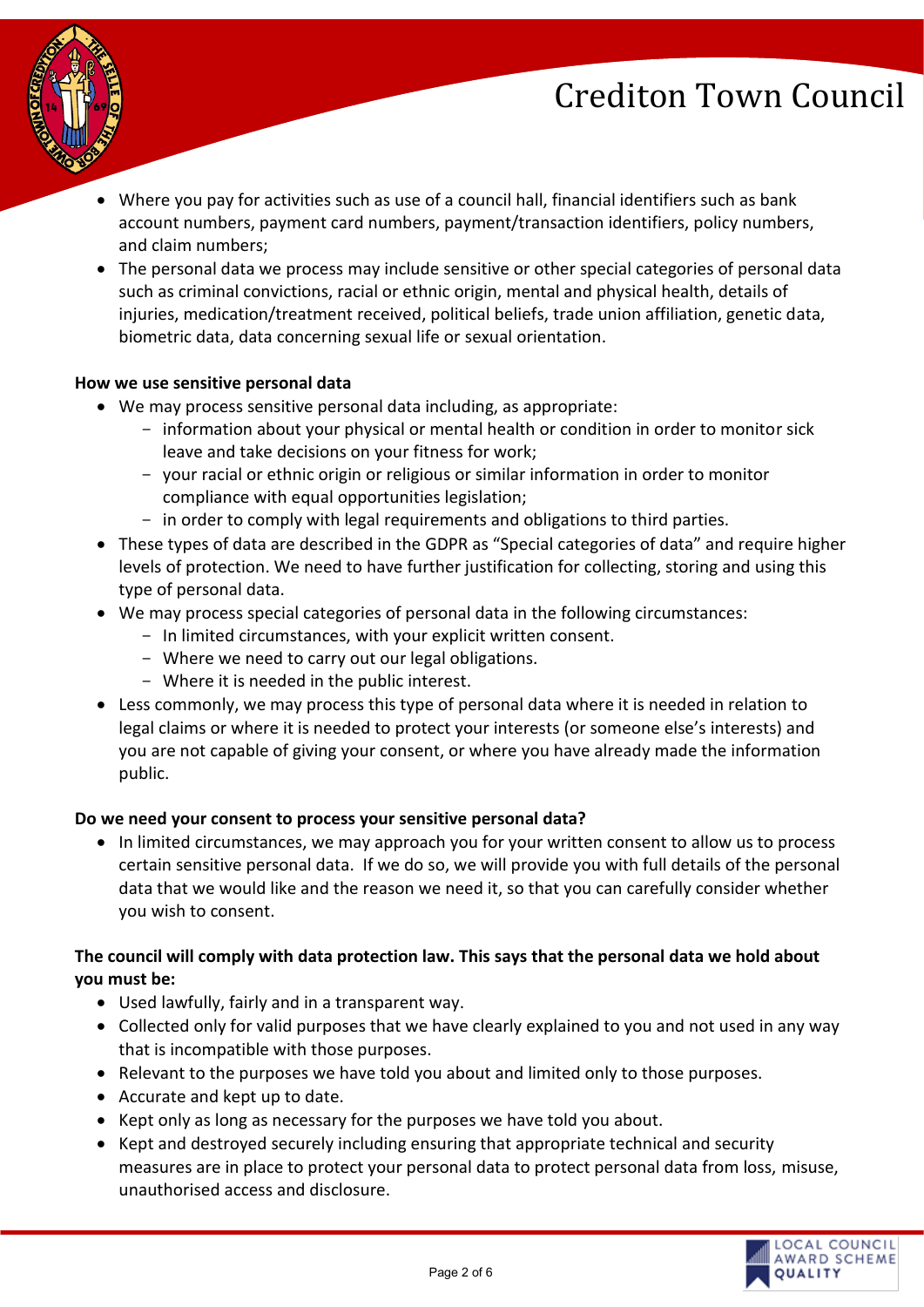

# **We use your personal data for some or all of the following purposes:**

- To deliver public services including to understand your needs to provide the services that you request and to understand what we can do for you and inform you of other relevant services;
- To confirm your identity to provide some services;
- To contact you by post, email, telephone or using social media (e.g. Facebook, Twitter, WhatsApp);
- To help us to build up a picture of how we are performing;
- To prevent and detect fraud and corruption in the use of public funds and where necessary for the law enforcement functions;
- To enable us to meet all legal and statutory obligations and powers including any delegated functions;
- To carry out comprehensive safeguarding procedures (including due diligence and complaints handling) in accordance with best safeguarding practice from time to time with the aim of ensuring that all children and adults-at-risk are provided with safe environments and generally as necessary to protect individuals from harm or injury;
- To promote the interests of the council;
- To maintain our own accounts and records;
- To seek your views, opinions or comments;
- To notify you of changes to our facilities, services, events and staff, councillors and other role holders;
- To send you communications which you have requested and that may be of interest to you. These may include information about campaigns, appeals, other new projects or initiatives;
- To process relevant financial transactions including grants and payments for goods and services supplied to the council;
- To allow the statistical analysis of data so we can plan the provision of services.
- The use of CCTV systems for the prevention and prosecution of crime.

# **What is the legal basis for processing your personal data?**

The council is a public authority and has certain powers and obligations. Most of your personal data is processed for compliance with a legal obligation which includes the discharge of the council's statutory functions and powers. Sometimes when exercising these powers or duties it is necessary to process personal data of residents or people using the council's services. We will always take into account your interests and rights. This Privacy Notice sets out your rights and the council's obligations to you.

We may process personal data if it is necessary for the performance of a contract with you, or to take steps to enter into a contract. An example of this would be processing your data in connection with the use of sports facilities, or the acceptance of an allotment garden tenancy.

Sometimes the use of your personal data requires your consent. We will first obtain your consent to that use.

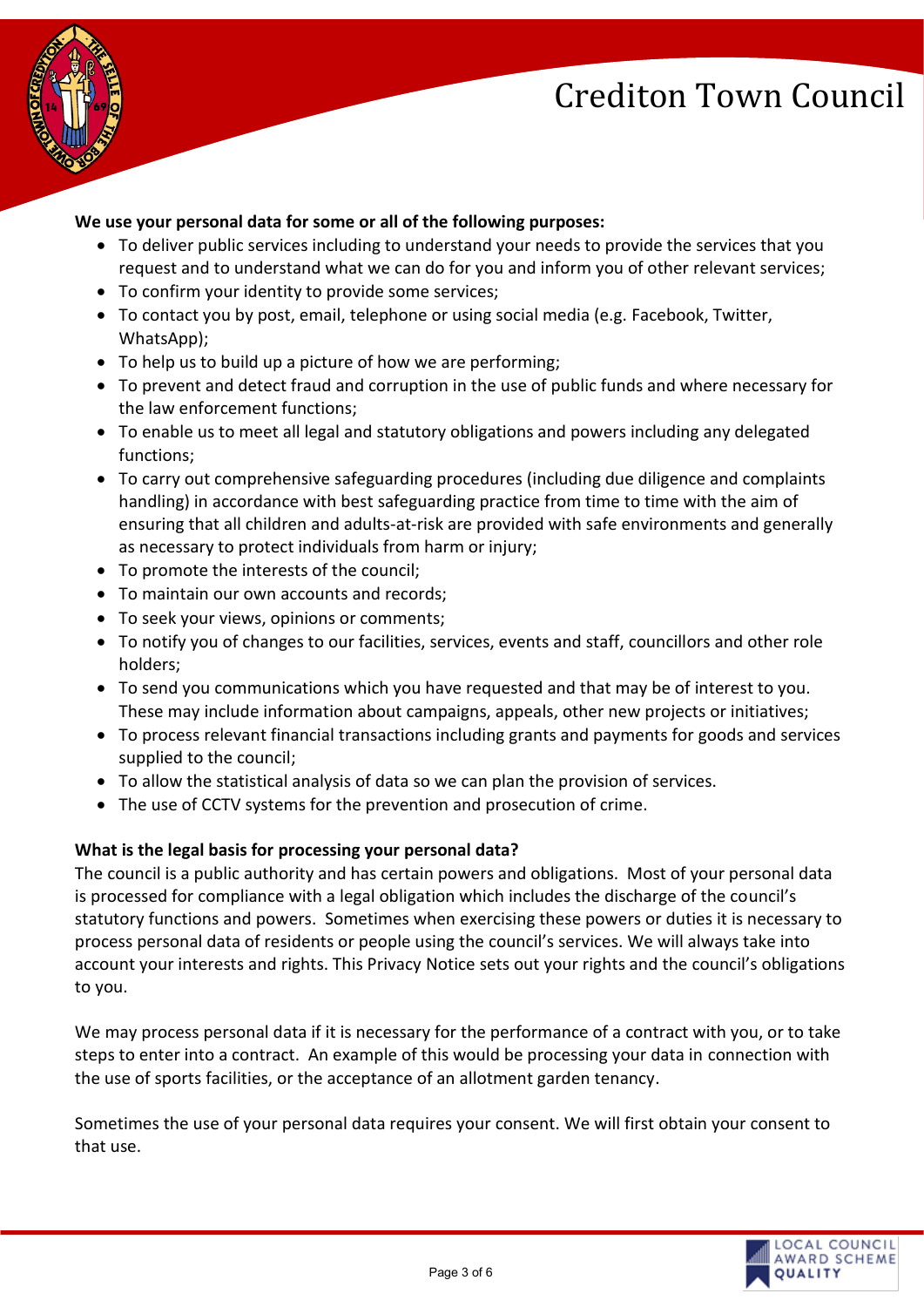

# **Sharing your personal data**

This section provides information about the third parties with whom the council may share your personal data. These third parties have an obligation to put in place appropriate security measures and will be responsible to you directly for the manner in which they process and protect your personal data. It is likely that we will need to share your data with some or all of the following (but only where necessary):

- The data controllers listed above under the heading "Other data controllers the council works with";
- Our agents, suppliers and contractors. For example, we may ask a commercial provider to publish or distribute newsletters on our behalf, or to maintain our database software;
- On occasion, other local authorities or not for profit bodies with which we are carrying out joint ventures e.g. in relation to facilities or events for the community.

# **How long do we keep your personal data?**

We will keep some records permanently if we are legally required to do so. We may keep some other records for an extended period of time. For example, it is currently best practice to keep financial records for a minimum period of 8 years to support HMRC audits or provide tax information. We may have legal obligations to retain some data in connection with our statutory obligations as a public authority. The council is permitted to retain data in order to defend or pursue claims. In some cases the law imposes a time limit for such claims (for example 3 years for personal injury claims or 6 years for contract claims). We will retain some personal data for this purpose as long as we believe it is necessary to be able to defend or pursue a claim. In general, we will endeavour to keep data only for as long as we need it. This means that we will delete it when it is no longer needed.

# **Your rights and your personal data**

You have the following rights with respect to your personal data:

When exercising any of the rights listed below, in order to process your request, we may need to verify your identity for your security. In such cases we will need you to respond with proof of your identity before you can exercise these rights.

# **1. The right to access personal data we hold on you**

- At any point you can contact us to request the personal data we hold on you as well as why we have that personal data, who has access to the personal data and where we obtained the personal data from. Once we have received your request we will respond within one month.
- There are no fees or charges for the first request but additional requests for the same personal data or requests which are manifestly unfounded or excessive may be subject to an administrative fee.

# **2. The right to correct and update the personal data we hold on you**

• If the data we hold on you is out of date, incomplete or incorrect, you can inform us and your data will be updated.

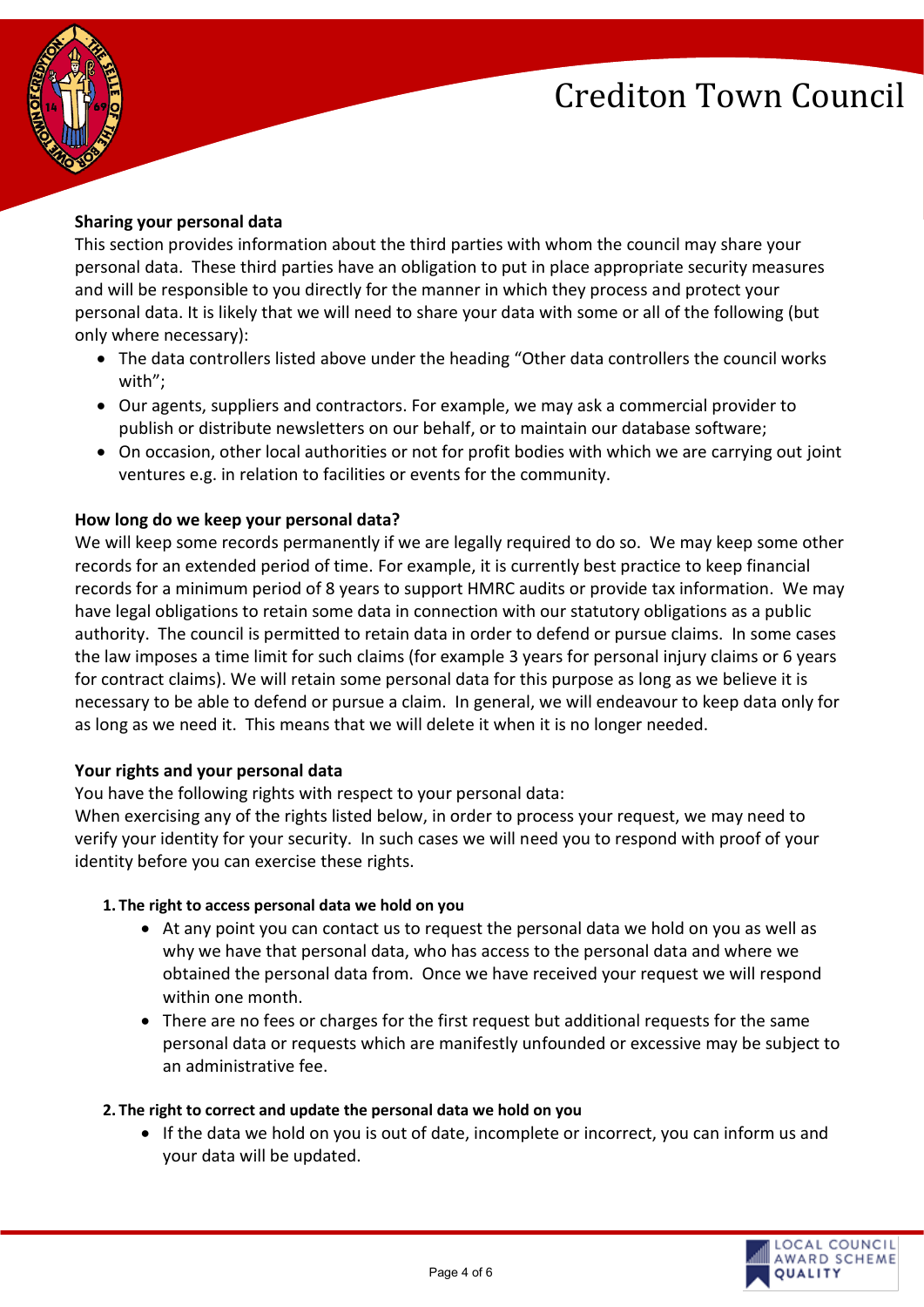



#### **3. The right to have your personal data erased**

- If you feel that we should no longer be using your personal data or that we are unlawfully using your personal data, you can request that we erase the personal data we hold.
- When we receive your request we will confirm whether the personal data has been deleted or the reason why it cannot be deleted (for example because we need it for to comply with a legal obligation).

#### **4. The right to object to processing of your personal data or to restrict it to certain purposes only**

• You have the right to request that we stop processing your personal data or ask us to restrict processing. Upon receiving the request we will contact you and let you know if we are able to comply or if we have a legal obligation to continue to process your data.

#### **5. The right to data portability**

- You have the right to request that we transfer some of your data to another controller. We will comply with your request, where it is feasible to do so, within one month of receiving your request.
- **6. The right to withdraw your consent to the processing at any time for any processing of data to which consent was obtained**
	- You can withdraw your consent easily by telephone, email or by post (see Contact Details below).

# **7. The right to lodge a complaint with the Information Commissioner's Office.**

• You can contact the Information Commissioners Office on 0303 123 1113 or via email https://ico.org.uk/global/contact-us/email/ or at the Information Commissioner's Office, Wycliffe House, Water Lane, Wilmslow, Cheshire SK9 5AF.

# **Transfer of Data Abroad**

Any personal data transferred to countries or territories outside the European Economic Area ("EEA") will only be placed on systems complying with measures giving equivalent protection of personal rights either through international agreements or contracts approved by the European Union. Our website is also accessible from overseas so on occasion some personal data (for example in a newsletter) may be accessed from overseas.

#### **Further processing**

If we wish to use your personal data for a new purpose, not covered by this Privacy Notice, then we will provide you with a new notice explaining this new use prior to commencing the processing and setting out the relevant purposes and processing conditions. Where and whenever necessary, we will seek your prior consent to the new processing.

#### **Changes to this notice**

We keep this Privacy Notice under regular review and we will place any updates on this web page [www.crediton.gov.uk.](http://www.crediton.gov.uk/) This Notice was last updated in May 2018.